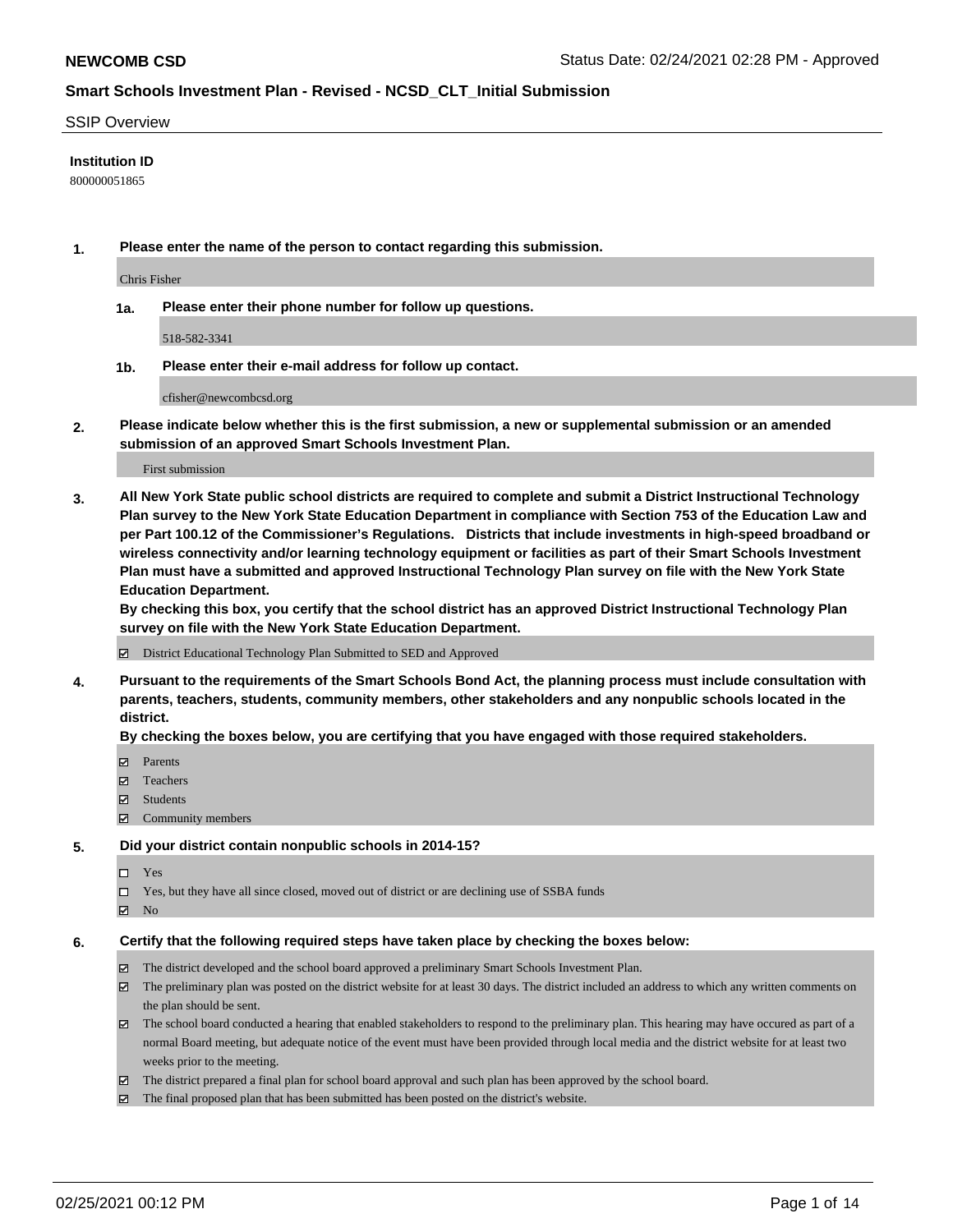SSIP Overview

**6a. Please upload the proposed Smart Schools Investment Plan (SSIP) that was posted on the district's website, along with any supporting materials. Note that this should be different than your recently submitted Educational Technology Survey. The Final SSIP, as approved by the School Board, should also be posted on the website and remain there during the course of the projects contained therein.**

Newcomb CSD Smart Schools Implementation Plan - CLT.pptx

**6b. Enter the webpage address where the final Smart Schools Investment Plan is posted. The Plan should remain posted for the life of the included projects.**

http://www.newcombcsd.org/district

**7. Please enter an estimate of the total number of students and staff that will benefit from this Smart Schools Investment Plan based on the cumulative projects submitted to date.**

93

**8. An LEA/School District may partner with one or more other LEA/School Districts to form a consortium to pool Smart Schools Bond Act funds for a project that meets all other Smart School Bond Act requirements. Each school district participating in the consortium will need to file an approved Smart Schools Investment Plan for the project and submit a signed Memorandum of Understanding that sets forth the details of the consortium including the roles of each respective district.**

 $\Box$  The district plans to participate in a consortium to partner with other school district(s) to implement a Smart Schools project.

## **9. Please enter the name and 6-digit SED Code for each LEA/School District participating in the Consortium.**

| <b>Partner LEA/District</b> | ISED BEDS Code |
|-----------------------------|----------------|
| (No Response)               | (No Response)  |

## **10. Please upload a signed Memorandum of Understanding with all of the participating Consortium partners.**

(No Response)

**11. Your district's Smart Schools Bond Act Allocation is:**

\$49,005

#### **12. Final 2014-15 BEDS Enrollment to calculate Nonpublic Sharing Requirement**

|            | <b>Public Enrollment</b> | Nonpublic Enrollment | Total Enrollment | l Nonpublic Percentage |
|------------|--------------------------|----------------------|------------------|------------------------|
| Enrollment | -93                      |                      | 93.00            | 0.00                   |

**13. This table compares each category budget total, as entered in that category's page, to the total expenditures listed in the category's expenditure table. Any discrepancies between the two must be resolved before submission.**

|                                          | Sub-Allocations | <b>Expenditure Totals</b> | <b>Difference</b> |
|------------------------------------------|-----------------|---------------------------|-------------------|
| <b>School Connectivity</b>               | 0.00            | 0.00                      | 0.00              |
| Connectivity Projects for<br>Communities | 0.00            | 0.00                      | 0.00              |
| Classroom Technology                     | 48,111.00       | 48,111.00                 | 0.00              |
| Pre-Kindergarten Classrooms              | 0.00            | 0.00                      | 0.00              |
| Replace Transportable<br>Classrooms      | 0.00            | 0.00                      | 0.00              |
| <b>High-Tech Security Features</b>       | 0.00            | 0.00                      | 0.00              |
| Nonpublic Loan                           | 0.00            | 0.00                      | 0.00              |
| Totals:                                  |                 |                           |                   |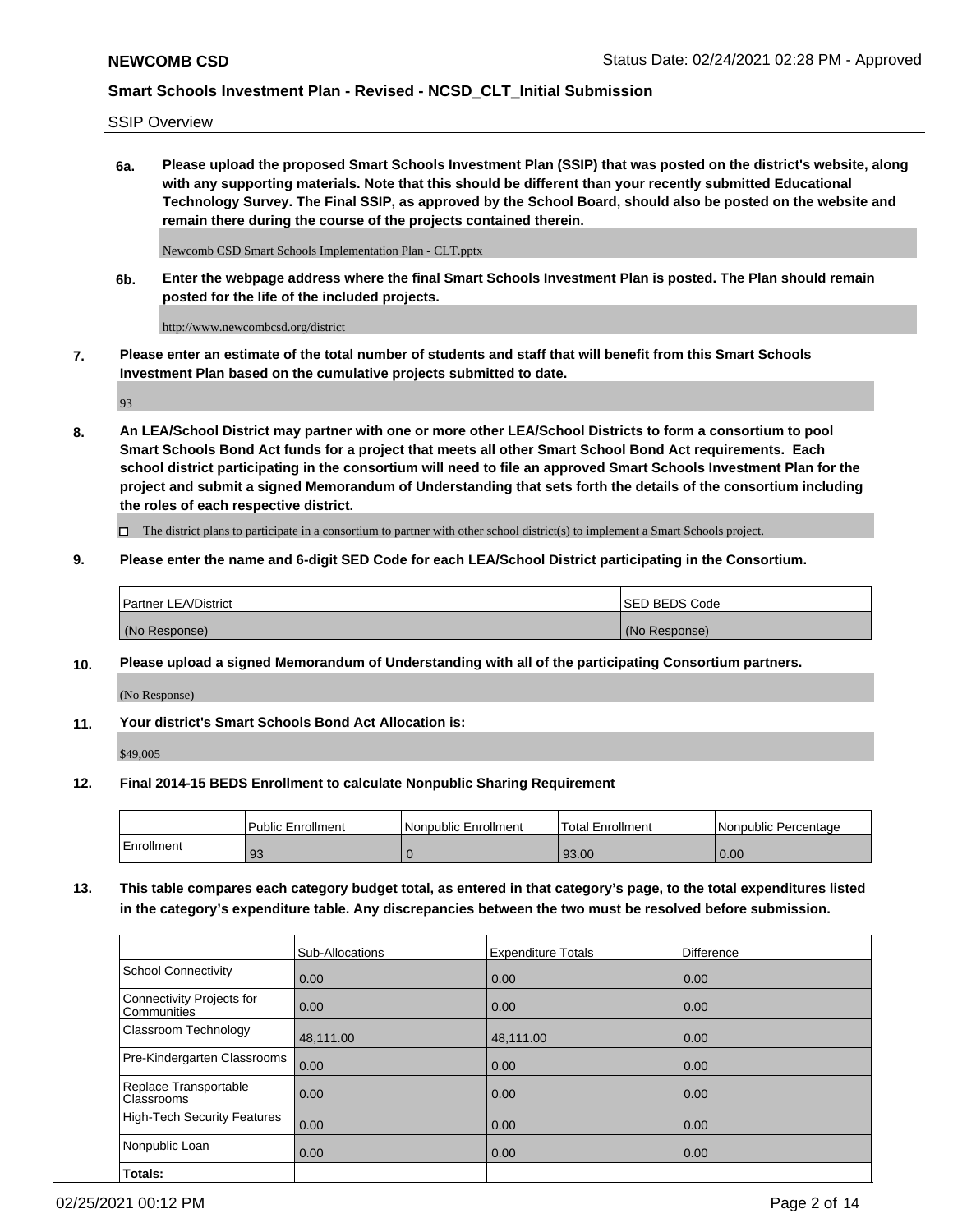SSIP Overview

| Sub-Allocations | Expenditure Totals | <b>Difference</b> |
|-----------------|--------------------|-------------------|
| 48,111          | 48,111             |                   |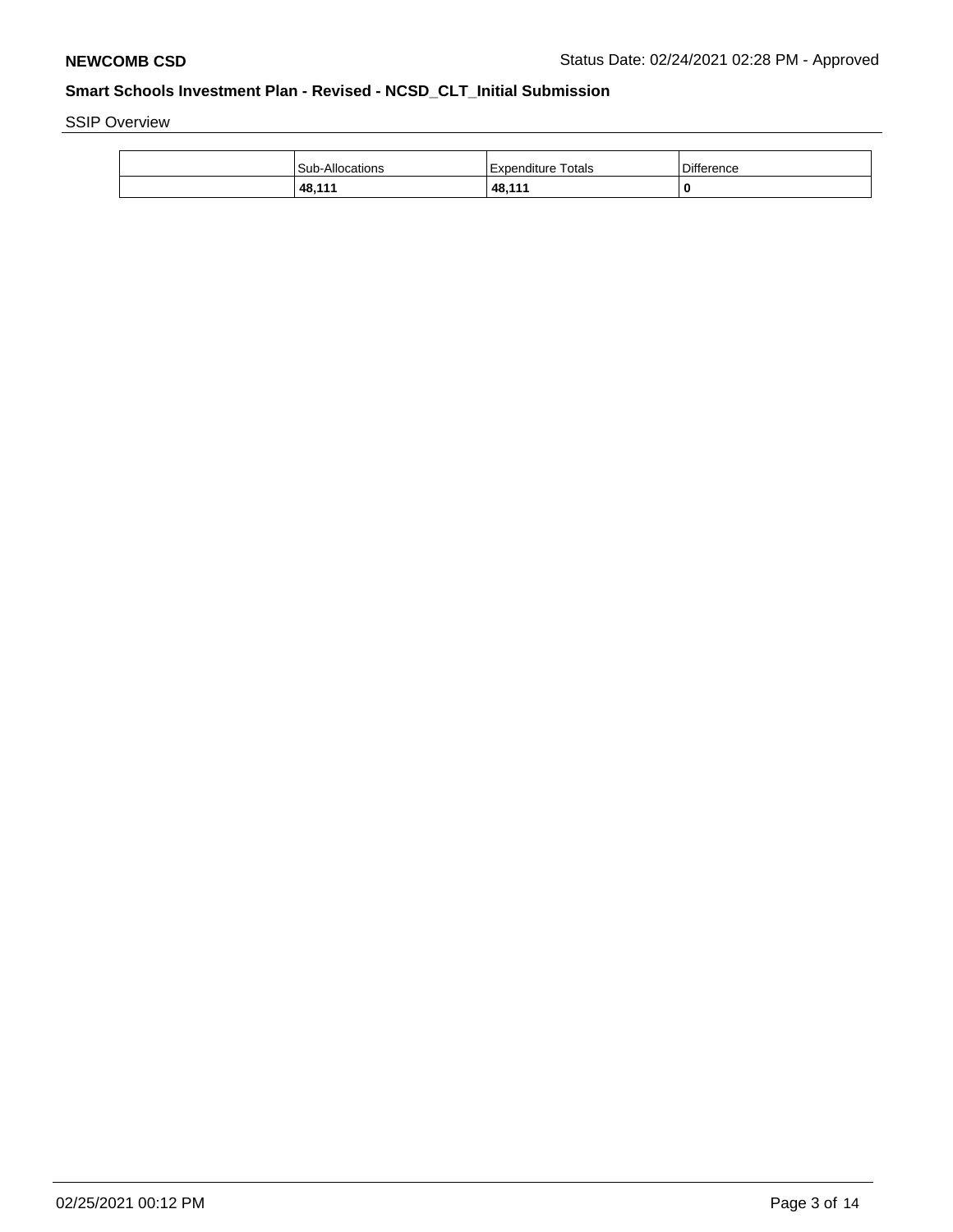School Connectivity

- **1. In order for students and faculty to receive the maximum benefit from the technology made available under the Smart Schools Bond Act, their school buildings must possess sufficient connectivity infrastructure to ensure that devices can be used during the school day. Smart Schools Investment Plans must demonstrate that:**
	- **• sufficient infrastructure that meets the Federal Communications Commission's 100 Mbps per 1,000 students standard currently exists in the buildings where new devices will be deployed, or**
	- **• is a planned use of a portion of Smart Schools Bond Act funds, or**
	- **• is under development through another funding source.**

**Smart Schools Bond Act funds used for technology infrastructure or classroom technology investments must increase the number of school buildings that meet or exceed the minimum speed standard of 100 Mbps per 1,000 students and staff within 12 months. This standard may be met on either a contracted 24/7 firm service or a "burstable" capability. If the standard is met under the burstable criteria, it must be:**

**1. Specifically codified in a service contract with a provider, and**

**2. Guaranteed to be available to all students and devices as needed, particularly during periods of high demand, such as computer-based testing (CBT) periods.**

**Please describe how your district already meets or is planning to meet this standard within 12 months of plan submission.**

(No Response)

**1a. If a district believes that it will be impossible to meet this standard within 12 months, it may apply for a waiver of this requirement, as described on the Smart Schools website. The waiver must be filed and approved by SED prior to submitting this survey.**

 $\Box$  By checking this box, you are certifying that the school district has an approved waiver of this requirement on file with the New York State Education Department.

**2. Connectivity Speed Calculator (Required). If the district currently meets the required speed, enter "Currently Met" in the last box: Expected Date When Required Speed Will be Met.**

|                  | l Number of     | Reauired Speed | Current Speed in | Expected Speed | Expected Date                        |
|------------------|-----------------|----------------|------------------|----------------|--------------------------------------|
|                  | <b>Students</b> | l in Mbps      | l Mbps           | to be Attained | When Required                        |
|                  |                 |                |                  |                | Within 12 Months   Speed Will be Met |
| Calculated Speed | (No Response)   | 0.00           | (No Response)    | (No Response)  | (No Response)                        |

**3. Describe how you intend to use Smart Schools Bond Act funds for high-speed broadband and/or wireless connectivity projects in school buildings.**

(No Response)

**4. Describe the linkage between the district's District Instructional Technology Plan and how the proposed projects will improve teaching and learning. (There should be a link between your response to this question and your responses to Question 1 in Section IV - NYSED Initiatives Alignment: "Explain how the district use of instructional technology will serve as a part of a comprehensive and sustained effort to support rigorous academic standards attainment and performance improvement for students."** 

**Your answer should also align with your answers to the questions in Section II - Strategic Technology Planning and the associated Action Steps in Section III - Action Plan.)**

(No Response)

**5. If the district wishes to have students and staff access the Internet from wireless devices within the school building, or in close proximity to it, it must first ensure that it has a robust Wi-Fi network in place that has sufficient bandwidth to meet user demand.**

**Please describe how you have quantified this demand and how you plan to meet this demand.**

(No Response)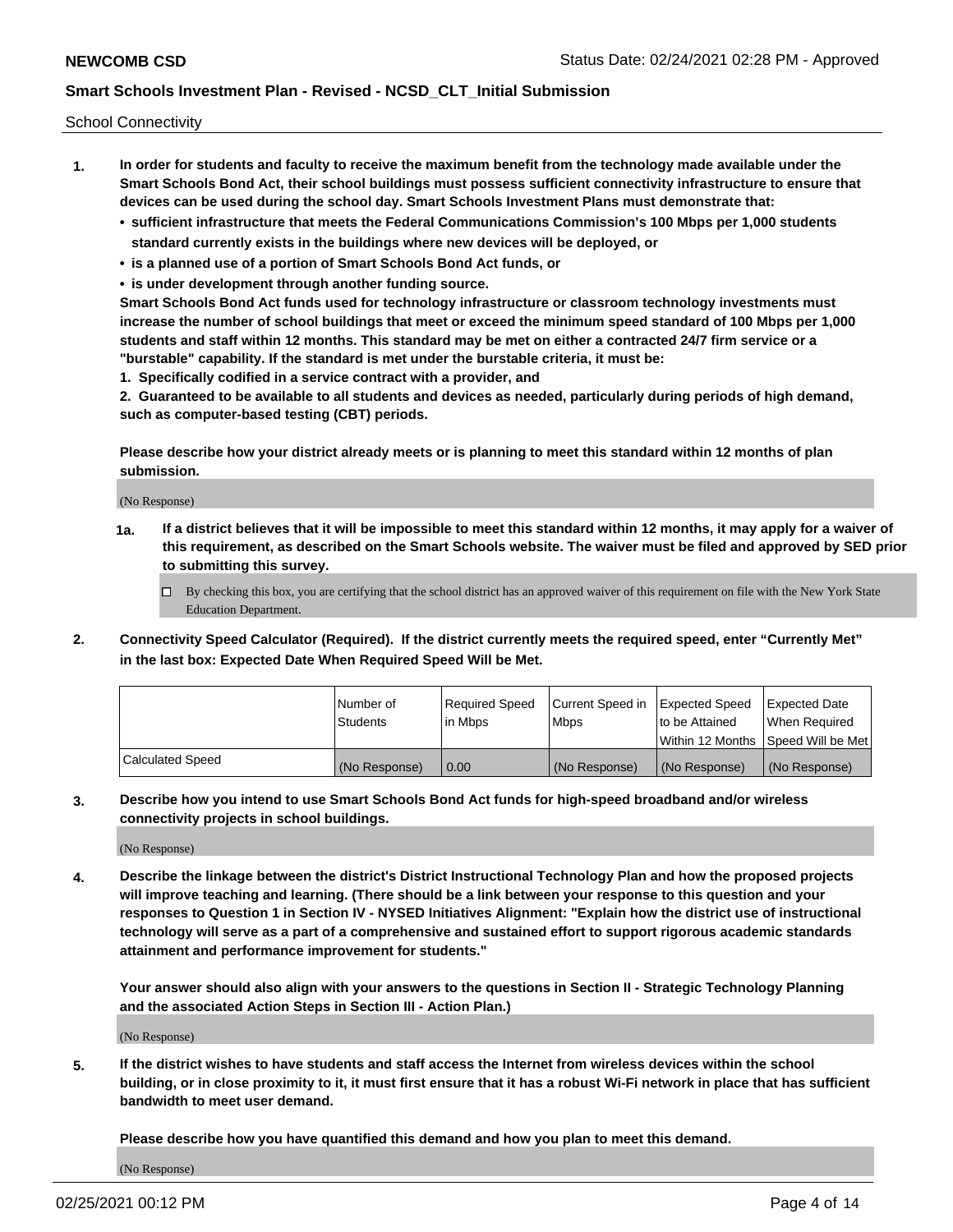School Connectivity

**6. Smart Schools plans with any expenditures in the School Connectivity category require a project number from the Office of Facilities Planning. Districts must submit an SSBA LOI and receive project numbers prior to submitting the SSIP. As indicated on the LOI, some projects may be eligible for a streamlined review and will not require a building permit.**

**Please indicate on a separate row each project number given to you by the Office of Facilities Planning.**

| Project Number |  |
|----------------|--|
| (No Response)  |  |

**7. Certain high-tech security and connectivity infrastructure projects may be eligible for an expedited review process as determined by the Office of Facilities Planning.**

## **Was your project deemed eligible for streamlined review?**

(No Response)

### **8. Include the name and license number of the architect or engineer of record.**

| Name          | License Number |
|---------------|----------------|
| (No Response) | (No Response)  |

### **9. Public Expenditures – Loanable (Counts toward the nonpublic loan calculation)**

| Select the allowable expenditure type.<br>Repeat to add another item under each type. | <b>PUBLIC</b> Items to be<br>l Purchased | Quantity         | l Cost Per Item  | <b>Total Cost</b> |
|---------------------------------------------------------------------------------------|------------------------------------------|------------------|------------------|-------------------|
| (No Response)                                                                         | (No Response)                            | (No<br>Response) | (No<br>Response) | 0.00              |
|                                                                                       |                                          | 0                | 0.00             |                   |

## **10. Public Expenditures – Non-Loanable (Does not count toward nonpublic loan calculation)**

| Select the allowable expenditure<br>type.<br>Repeat to add another item under<br>each type. | <b>PUBLIC</b> Items to be purchased | Quantity      | Cost per Item | <b>Total Cost</b> |
|---------------------------------------------------------------------------------------------|-------------------------------------|---------------|---------------|-------------------|
| (No Response)                                                                               | (No Response)                       | (No Response) | (No Response) | 0.00              |
|                                                                                             |                                     | o             | 0.00          |                   |

#### **11. Final 2014-15 BEDS Enrollment to calculate Nonpublic Sharing Requirement (no changes allowed.)**

|            | Public Enrollment | Nonpublic Enrollment | <b>Total Enrollment</b> | l Nonpublic Percentage |
|------------|-------------------|----------------------|-------------------------|------------------------|
| Enrollment | 93                |                      | 93.00                   | 0.00                   |

### **12. Total Public Budget - Loanable (Counts toward the nonpublic loan calculation)**

|                                               | Public Allocations | <b>Estimated Nonpublic Loan</b><br>Amount | Estimated Total Sub-Allocations |
|-----------------------------------------------|--------------------|-------------------------------------------|---------------------------------|
| Network/Access Costs                          | (No Response)      | 0.00                                      | 0.00                            |
| School Internal Connections and<br>Components | (No Response)      | 0.00                                      | 0.00                            |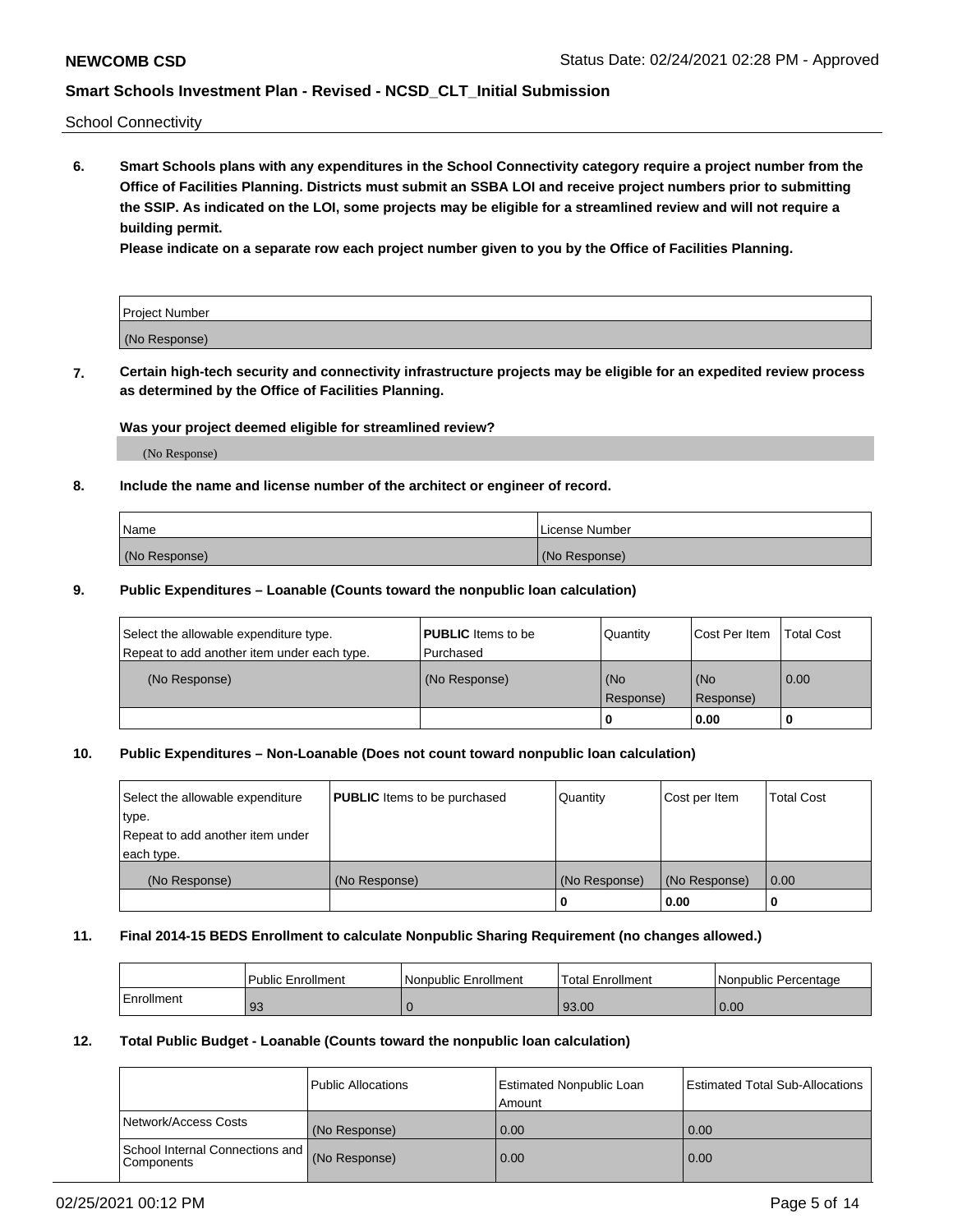School Connectivity

|         | Public Allocations | <b>Estimated Nonpublic Loan</b><br>l Amount | <b>Estimated Total Sub-Allocations</b> |
|---------|--------------------|---------------------------------------------|----------------------------------------|
| l Other | (No Response)      | 0.00                                        | 0.00                                   |
| Totals: | 0.00               | 0                                           |                                        |

# **13. Total Public Budget – Non-Loanable (Does not count toward the nonpublic loan calculation)**

|                                                   | Sub-<br>Allocation |
|---------------------------------------------------|--------------------|
| Network/Access Costs                              | (No Response)      |
| Outside Plant Costs                               | (No Response)      |
| <b>School Internal Connections and Components</b> | (No Response)      |
| Professional Services                             | (No Response)      |
| Testing                                           | (No Response)      |
| <b>Other Upfront Costs</b>                        | (No Response)      |
| <b>Other Costs</b>                                | (No Response)      |
| Totals:                                           | 0.00               |

# **14. School Connectivity Totals**

|                          | Total Sub-Allocations |
|--------------------------|-----------------------|
| Total Loanable Items     | 0.00                  |
| Total Non-Ioanable Items | 0.00                  |
| Totals:                  | 0                     |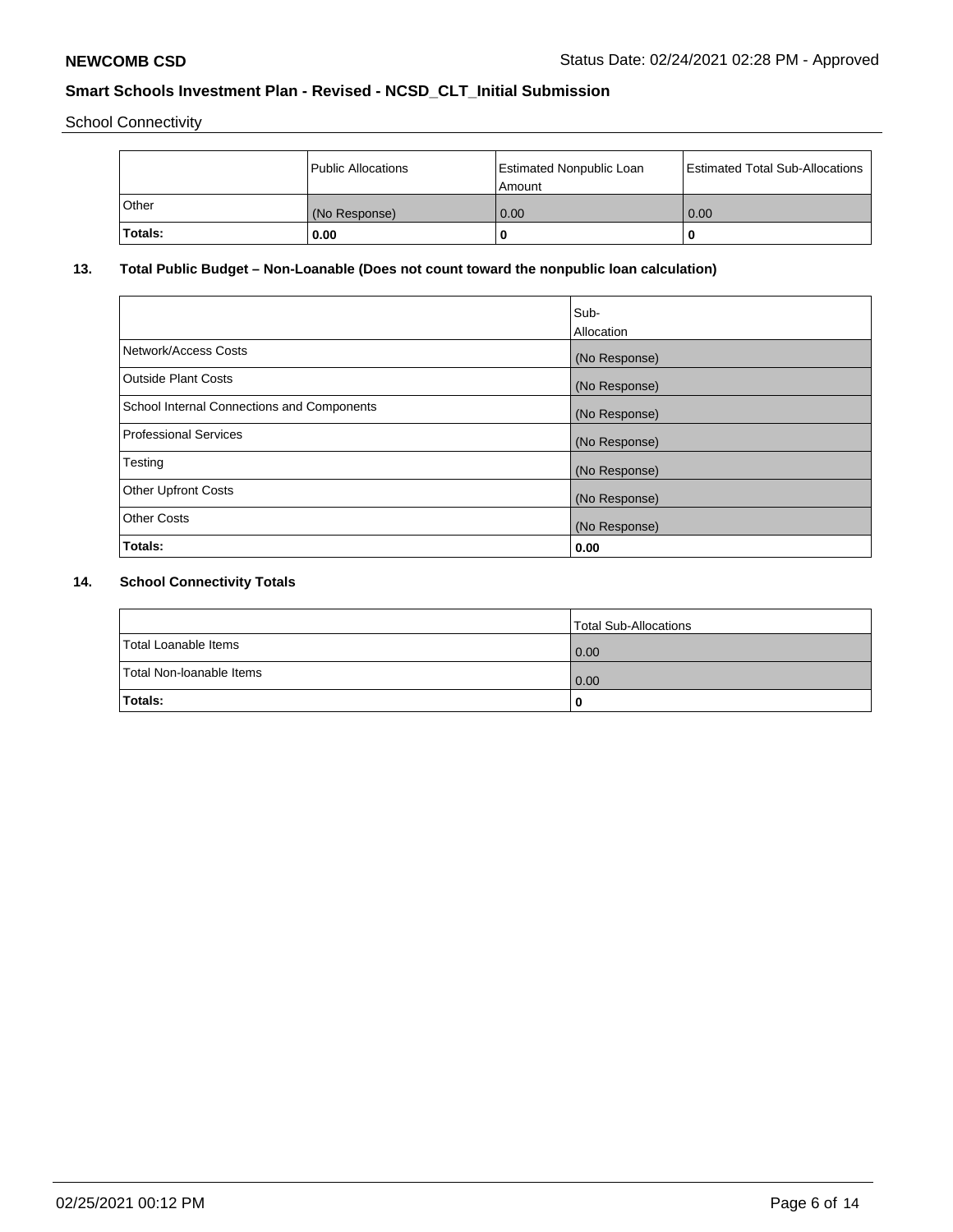Community Connectivity (Broadband and Wireless)

**1. Describe how you intend to use Smart Schools Bond Act funds for high-speed broadband and/or wireless connectivity projects in the community.**

(No Response)

**2. Please describe how the proposed project(s) will promote student achievement and increase student and/or staff access to the Internet in a manner that enhances student learning and/or instruction outside of the school day and/or school building.**

(No Response)

**3. Community connectivity projects must comply with all the necessary local building codes and regulations (building and related permits are not required prior to plan submission).**

 $\Box$  I certify that we will comply with all the necessary local building codes and regulations.

**4. Please describe the physical location of the proposed investment.**

(No Response)

**5. Please provide the initial list of partners participating in the Community Connectivity Broadband Project, along with their Federal Tax Identification (Employer Identification) number.**

| <b>Project Partners</b> | l Federal ID # |
|-------------------------|----------------|
| (No Response)           | (No Response)  |

**6. Please detail the type, quantity, per unit cost and total cost of the eligible items under each sub-category.**

| Select the allowable expenditure | Item to be purchased | Quantity      | Cost per Item | <b>Total Cost</b> |
|----------------------------------|----------------------|---------------|---------------|-------------------|
| type.                            |                      |               |               |                   |
| Repeat to add another item under |                      |               |               |                   |
| each type.                       |                      |               |               |                   |
| (No Response)                    | (No Response)        | (No Response) | (No Response) | 0.00              |
|                                  |                      | o             | 0.00          |                   |

**7. If you are submitting an allocation for Community Connectivity, complete this table.**

**Note that the calculated Total at the bottom of the table must equal the Total allocation for this category that you entered in the SSIP Overview overall budget.**

|                                    | Sub-Allocation |
|------------------------------------|----------------|
| Network/Access Costs               | (No Response)  |
| Outside Plant Costs                | (No Response)  |
| <b>Tower Costs</b>                 | (No Response)  |
| <b>Customer Premises Equipment</b> | (No Response)  |
| <b>Professional Services</b>       | (No Response)  |
| Testing                            | (No Response)  |
| <b>Other Upfront Costs</b>         | (No Response)  |
| <b>Other Costs</b>                 | (No Response)  |
| Totals:                            | 0.00           |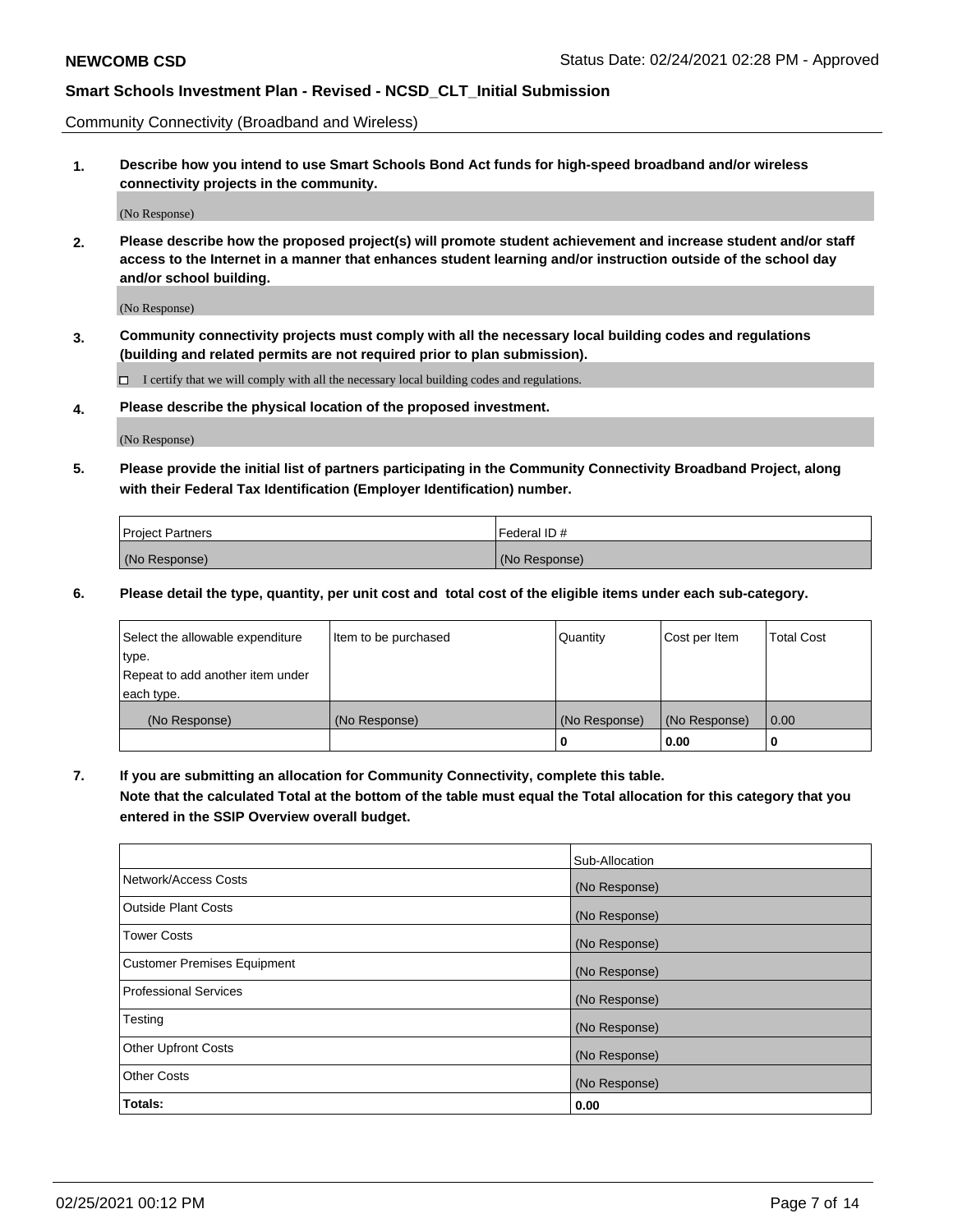### Classroom Learning Technology

**1. In order for students and faculty to receive the maximum benefit from the technology made available under the Smart Schools Bond Act, their school buildings must possess sufficient connectivity infrastructure to ensure that devices can be used during the school day. Smart Schools Investment Plans must demonstrate that sufficient infrastructure that meets the Federal Communications Commission's 100 Mbps per 1,000 students standard currently exists in the buildings where new devices will be deployed, or is a planned use of a portion of Smart Schools Bond Act funds, or is under development through another funding source. Smart Schools Bond Act funds used for technology infrastructure or classroom technology investments must increase the number of school buildings that meet or exceed the minimum speed standard of 100 Mbps per 1,000 students and staff within 12 months. This standard may be met on either a contracted 24/7 firm service or a "burstable" capability. If the standard is met under the burstable criteria, it must be:**

**1. Specifically codified in a service contract with a provider, and**

**2. Guaranteed to be available to all students and devices as needed, particularly during periods of high demand, such as computer-based testing (CBT) periods.**

**Please describe how your district already meets or is planning to meet this standard within 12 months of plan submission.**

The district currently maintains a dedicated 100MB connection to the Internet through Slic to support the approximately 93 students enrolled in the district.

- **1a. If a district believes that it will be impossible to meet this standard within 12 months, it may apply for a waiver of this requirement, as described on the Smart Schools website. The waiver must be filed and approved by SED prior to submitting this survey.**
	- By checking this box, you are certifying that the school district has an approved waiver of this requirement on file with the New York State Education Department.
- **2. Connectivity Speed Calculator (Required). If the district currently meets the required speed, enter "Currently Met" in the last box: Expected Date When Required Speed Will be Met.**

|                  | l Number of<br>Students | Required Speed<br>l in Mbps | Current Speed in<br>Mbps | Expected Speed<br>to be Attained | <b>Expected Date</b><br>When Required<br>Within 12 Months 1Speed Will be Met1 |
|------------------|-------------------------|-----------------------------|--------------------------|----------------------------------|-------------------------------------------------------------------------------|
| Calculated Speed | 93                      | 9.30                        | 100                      | 100                              | Met                                                                           |

**3. If the district wishes to have students and staff access the Internet from wireless devices within the school building, or in close proximity to it, it must first ensure that it has a robust Wi-Fi network in place that has sufficient bandwidth to meet user demand.**

**Please describe how you have quantified this demand and how you plan to meet this demand.**

The district currently has a complete AC class wireless infrastructure. This current wireless network provides wireless access to every classroom, shared learning space and office throughout the district. This was completed using e-rate funding and local funds, and will be continually re-assessed and upgraded using funds from the upcoming e-rate cycle and local funding.

**4. All New York State public school districts are required to complete and submit an Instructional Technology Plan survey to the New York State Education Department in compliance with Section 753 of the Education Law and per Part 100.12 of the Commissioner's Regulations.**

**Districts that include educational technology purchases as part of their Smart Schools Investment Plan must have a submitted and approved Instructional Technology Plan survey on file with the New York State Education Department.**

By checking this box, you are certifying that the school district has an approved Instructional Technology Plan survey on file with the New York State Education Department.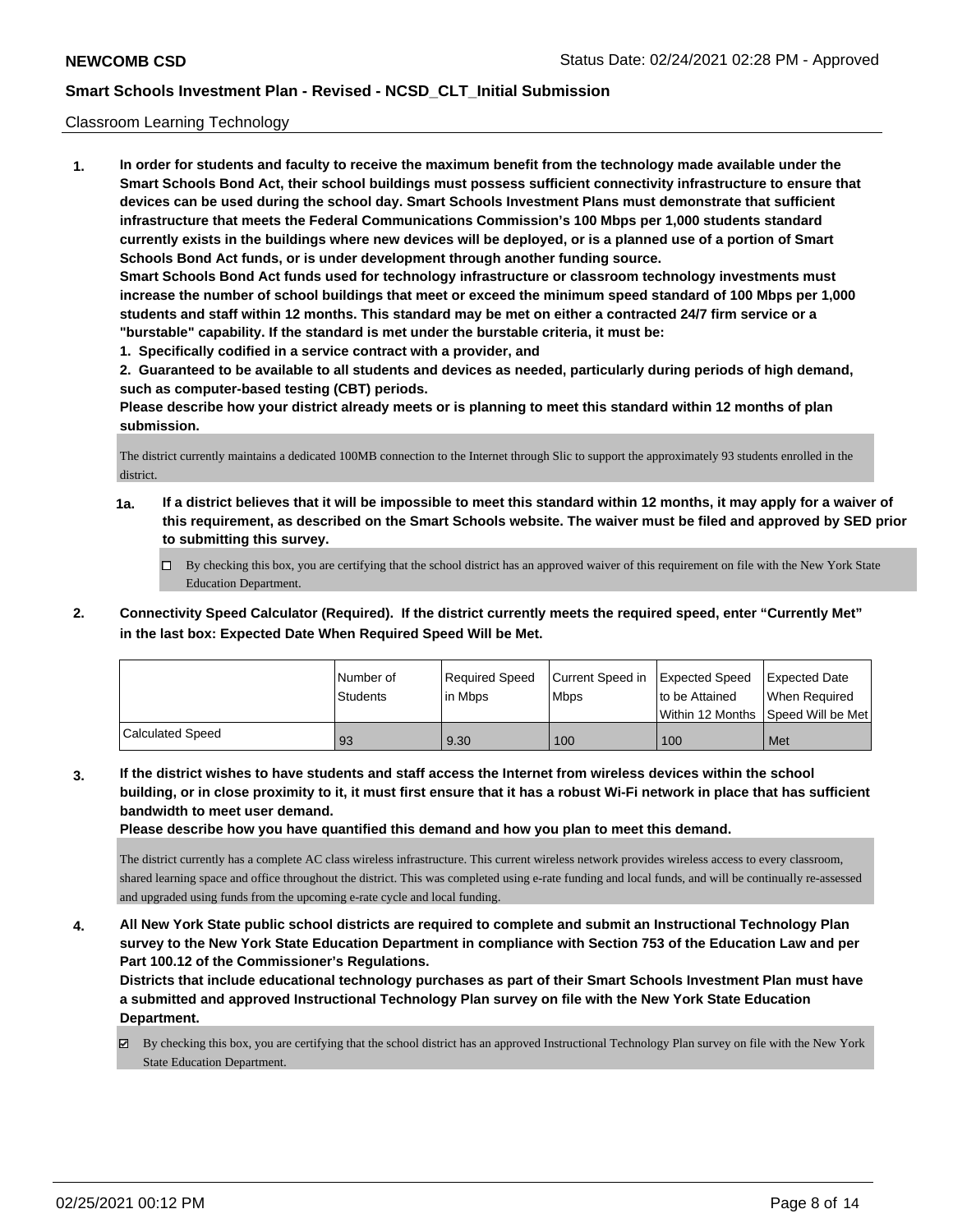### Classroom Learning Technology

**5. Describe the devices you intend to purchase and their compatibility with existing or planned platforms or systems. Specifically address the adequacy of each facility's electrical, HVAC and other infrastructure necessary to install and support the operation of the planned technology.**

The district will be using this round of funding for two primary purposes:

 1: Replace Smart Boards throughout the school with new instructional displays. The school is currently using Smart Boards that are 8 to eleven yearsold and starting to fail at a high rate. This funding will allow us to provide updated instructional technology for our classrooms which, when paired with new teacher devices will allow wireless projection capabilities for collaborative learning.

2: Expand learning beyond the physical walls of the school, increasing collaboration and engagement of experts, other schools, and community. The current technology infrastructure has been proactively maintained through e-rate and local funds. It is 1g internal with a cat 5e to 6 cabling, Poe switching, and AC wireless. The campus has sufficient electrical capacity to support the proposed technology.

### **6. Describe how the proposed technology purchases will:**

- **> enhance differentiated instruction;**
- **> expand student learning inside and outside the classroom;**
- **> benefit students with disabilities and English language learners; and**
- **> contribute to the reduction of other learning gaps that have been identified within the district.**

**The expectation is that districts will place a priority on addressing the needs of students who struggle to succeed in a rigorous curriculum. Responses in this section should specifically address this concern and align with the district's Instructional Technology Plan (in particular Question 2 of E. Curriculum and Instruction: "Does the district's instructional technology plan address the needs of students with disabilities to ensure equitable access to instruction, materials and assessments?" and Question 3 of the same section: "Does the district's instructional technology plan address the provision of assistive technology specifically for students with disabilities to ensure access to and participation in the general curriculum?")**

**In addition, describe how the district ensures equitable access to instruction, materials and assessments and participation in the general curriculum for both SWD and English Language Learners/Multilingual Learners (ELL/MLL) students.**

The technology purchased for our students and classrooms will continue to support all students. Greater access to technology can often level the playing field by providing adaptive solutions to classroom curriculum. As we currently have access to older model instructional displays, we have had success in differentiating lessons using technology to allow our students with needs to be more successful in a traditional classroom environment. Thanks to innovations in technology, students with special needs have many options available to them to help them achieve success in the classroom, from text-to-speech programs, to audiobooks and interactive ebooks, to apps that make it possible for students to express themselves and to successfully perform along with their peers. These assistive technology resources are carefully chosen and made available through the Special Education department and WSWHE BOCES consultant services.

One of the district's main technology goals is to provide equitable resources and access to ALL students, regardless of disability. The District is committed to providing equity and accessibility to all of its students. We will also continue to explore ways to integrate technology at a deeper level moving beyond just using it to replace a traditional activity substitution activities. Technology affords us access to a much bigger classroom with theability to reach out to experts outside the walls of our schools, the ability to create and synthesize understanding in project-based learning, and theability to collaborate beyond the teacher. We can modify and redefine our traditional classroom tasks (SAMR) and in doing so, open doors to easypathways to creativity, critical thinking, communication and collaboration. The technology purchased will benefit our students with disabilities andELL students. With our current model of Chromebook use, we have seen students with disabilities take advantage of available apps and extensions to support their comprehension, writing, fluency, and critical analysis skills.

The use of technology is a key component for helping ELL students bridge the language gap. Currently, ELL have several technology optionsavailable to them to help them gain confidence and experience success in school, from STARS, to Pebble Go, Kindles, Tumblebooks, GoogleTranslate, audio books, interactive ebooks, electronic textbooks, and apps. With the addition of 1 to 1 devices to facilitate access to these resources.This is an area in which the district will continue to explore additional resources.

**7. Where appropriate, describe how the proposed technology purchases will enhance ongoing communication with parents and other stakeholders and help the district facilitate technology-based regional partnerships, including distance learning and other efforts.**

Our staff continues to use tools like Google Classroom as ways to increase their communication between teacher and parents. We've also started to seeclasses use tools like Google Hangouts to establish connections with other partners outside of the school.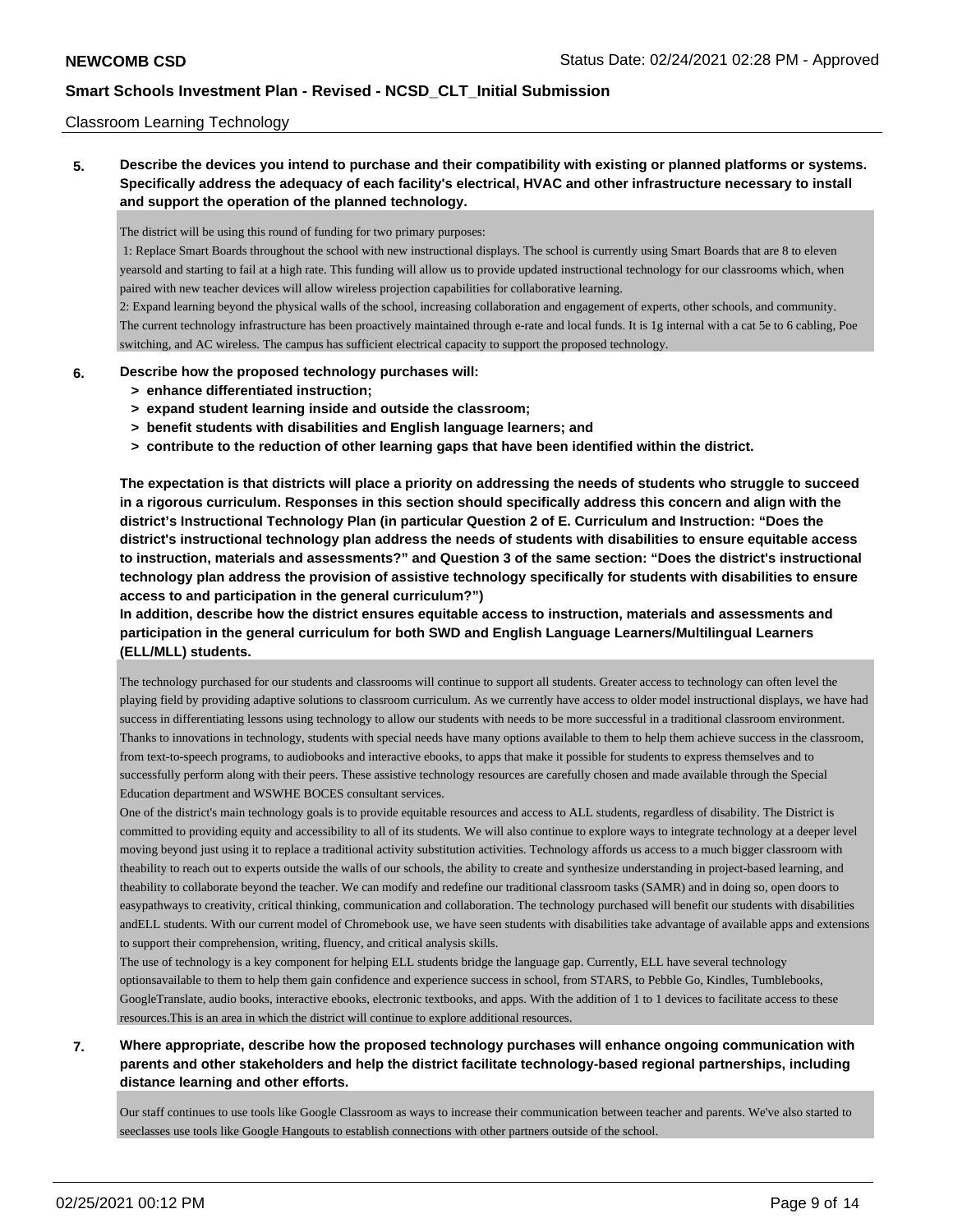### Classroom Learning Technology

**8. Describe the district's plan to provide professional development to ensure that administrators, teachers and staff can employ the technology purchased to enhance instruction successfully.**

**Note: This response should be aligned and expanded upon in accordance with your district's response to Question 1 of F. Professional Development of your Instructional Technology Plan: "Please provide a summary of professional development offered to teachers and staff, for the time period covered by this plan, to support technology to enhance teaching and learning. Please include topics, audience and method of delivery within your summary."**

Professional development is a critical part of implementation of technology. Without professional development to properly train staff in the properuseof technological tools, there cannot be adequate implementation of such tools, and the desired outcomes with students will fall short of their goals.The district is committed to providing professional development in technology to all staff on a continuing basis, so that staff is well supported astheyintegrate technology into their instructional practices. Currently, the district is part of WSWHE BOCES model schools, providing professional technology integration professional development, throughconference days, PLCs, and staff meetings. Our PD has progressed from skill based trainings on platforms like GSuite for education, to SAMR andthe ISTE standards.

- **9. Districts must contact one of the SUNY/CUNY teacher preparation programs listed on the document on the left side of the page that supplies the largest number of the district's new teachers to request advice on innovative uses and best practices at the intersection of pedagogy and educational technology.**
	- By checking this box, you certify that you have contacted the SUNY/CUNY teacher preparation program that supplies the largest number of your new teachers to request advice on these issues.

### **9a. Please enter the name of the SUNY or CUNY Institution that you contacted.**

SUNY Plattsburgh at Adirondack

**9b. Enter the primary Institution phone number.**

#### (518) 792-5425

**9c. Enter the name of the contact person with whom you consulted and/or will be collaborating with on innovative uses of technology and best practices.**

#### Stephen Danna

**10. To ensure the sustainability of technology purchases made with Smart Schools funds, districts must demonstrate a long-term plan to maintain and replace technology purchases supported by Smart Schools Bond Act funds. This sustainability plan shall demonstrate a district's capacity to support recurring costs of use that are ineligible for Smart Schools Bond Act funding such as device maintenance, technical support, Internet and wireless fees, maintenance of hotspots, staff professional development, building maintenance and the replacement of incidental items. Further, such a sustainability plan shall include a long-term plan for the replacement of purchased devices and equipment at the end of their useful life with other funding sources.**

By checking this box, you certify that the district has a sustainability plan as described above.

**11. Districts must ensure that devices purchased with Smart Schools Bond funds will be distributed, prepared for use, maintained and supported appropriately. Districts must maintain detailed device inventories in accordance with generally accepted accounting principles.**

By checking this box, you certify that the district has a distribution and inventory management plan and system in place.

**12. Please detail the type, quantity, per unit cost and total cost of the eligible items under each sub-category.**

| Select the allowable expenditure | Item to be Purchased               | Quantity | Cost per Item | <b>Total Cost</b> |
|----------------------------------|------------------------------------|----------|---------------|-------------------|
| type.                            |                                    |          |               |                   |
| Repeat to add another item under |                                    |          |               |                   |
| each type.                       |                                    |          |               |                   |
| Interactive Whiteboards          | Interactive Instructional Displays | 9        | 3,500.00      | 31,500.00         |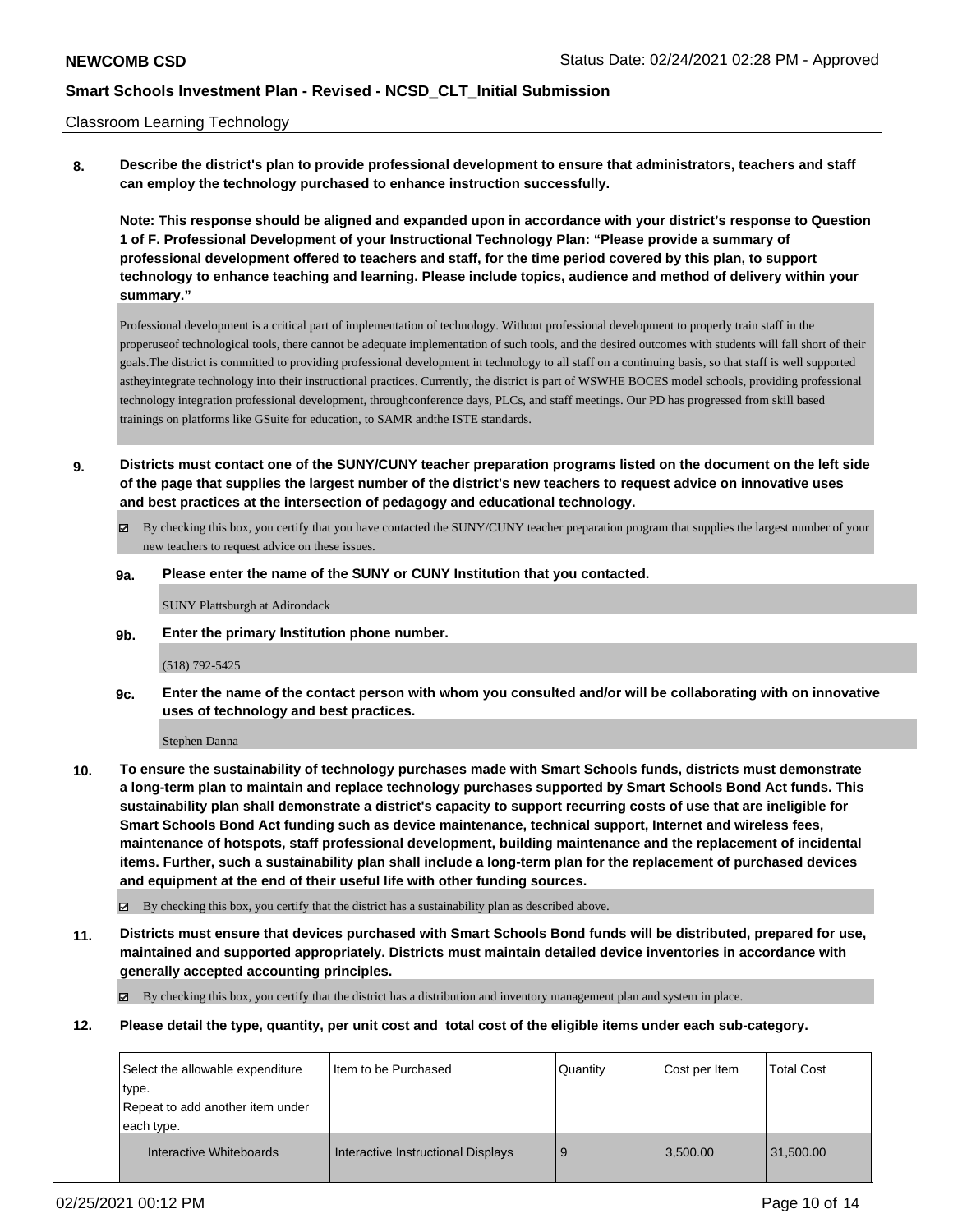Classroom Learning Technology

| Select the allowable expenditure | Iltem to be Purchased                  | Quantity | Cost per Item | <b>Total Cost</b> |
|----------------------------------|----------------------------------------|----------|---------------|-------------------|
| type.                            |                                        |          |               |                   |
| Repeat to add another item under |                                        |          |               |                   |
| each type.                       |                                        |          |               |                   |
| Interactive Whiteboards          | Non-Interactive Instructional Displays | 13       | 1.000.00      | 13,000.00         |
| <b>Other Costs</b>               | <b>Video Conferencing Systems</b>      | 23       | 157.00        | 3,611.00          |
|                                  |                                        | 45       | 4,657.00      | 48,111            |

# **13. Final 2014-15 BEDS Enrollment to calculate Nonpublic Sharing Requirement (no changes allowed.)**

|            | l Public Enrollment | Nonpublic Enrollment | <b>Total Enrollment</b> | Nonpublic<br>l Percentage |
|------------|---------------------|----------------------|-------------------------|---------------------------|
| Enrollment | 93                  |                      | 93.00                   | 0.00                      |

## **14. If you are submitting an allocation for Classroom Learning Technology complete this table.**

|                         | Public School Sub-Allocation | <b>Estimated Nonpublic Loan</b><br>Amount<br>(Based on Percentage Above) | <b>Estimated Total Public and</b><br>Nonpublic Sub-Allocation |
|-------------------------|------------------------------|--------------------------------------------------------------------------|---------------------------------------------------------------|
| Interactive Whiteboards | 44,500.00                    | 0.00                                                                     | 44.500.00                                                     |
| Computer Servers        | (No Response)                | 0.00                                                                     | 0.00                                                          |
| Desktop Computers       | (No Response)                | 0.00                                                                     | 0.00                                                          |
| <b>Laptop Computers</b> | (No Response)                | 0.00                                                                     | 0.00                                                          |
| <b>Tablet Computers</b> | (No Response)                | 0.00                                                                     | 0.00                                                          |
| <b>Other Costs</b>      | 3,611.00                     | 0.00                                                                     | 3,611.00                                                      |
| Totals:                 | 48,111.00                    | 0                                                                        | 48,111                                                        |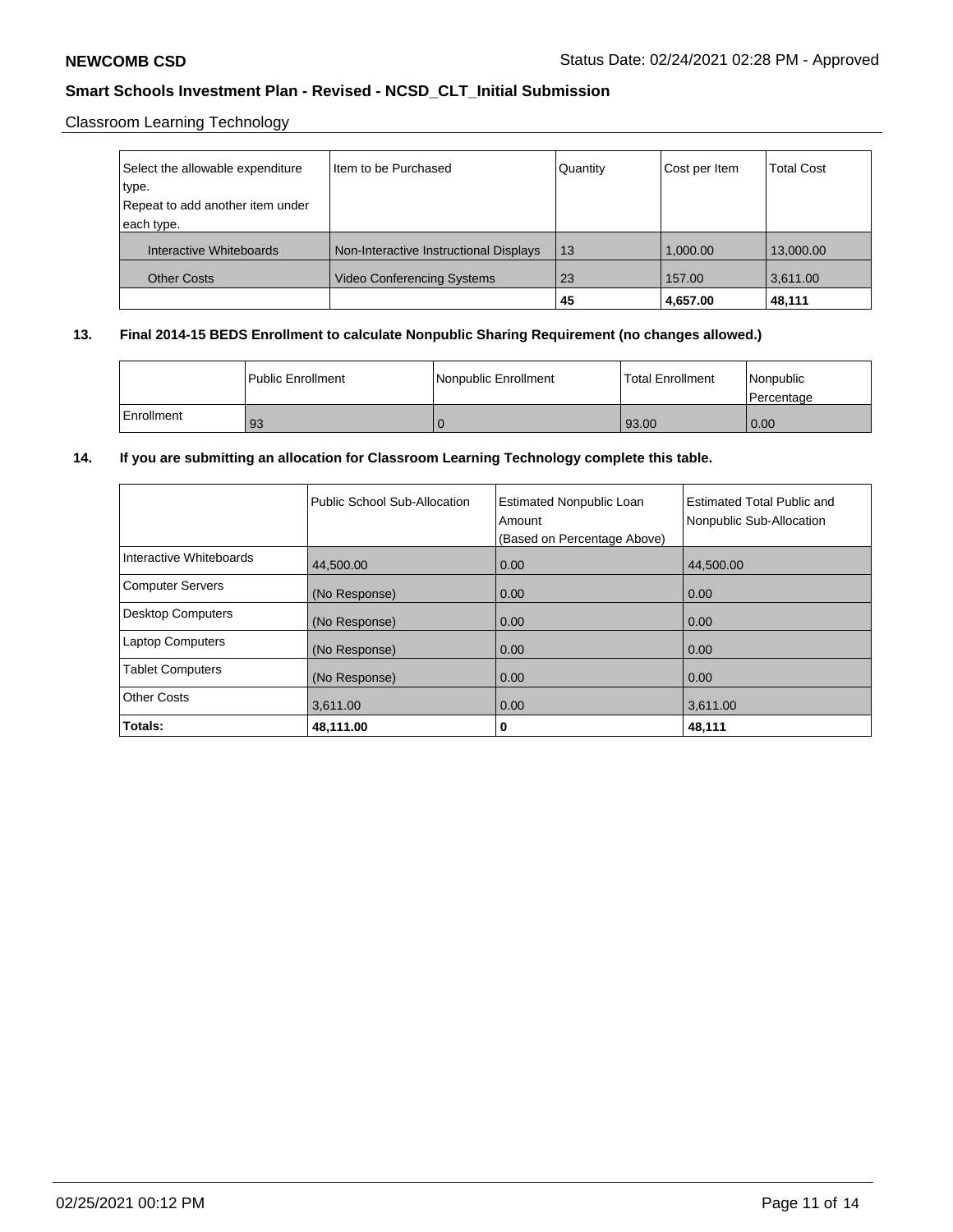### Pre-Kindergarten Classrooms

**1. Provide information regarding how and where the district is currently serving pre-kindergarten students and justify the need for additional space with enrollment projections over 3 years.**

(No Response)

- **2. Describe the district's plan to construct, enhance or modernize education facilities to accommodate prekindergarten programs. Such plans must include:**
	- **Specific descriptions of what the district intends to do to each space;**
	- **An affirmation that new pre-kindergarten classrooms will contain a minimum of 900 square feet per classroom;**
	- **The number of classrooms involved;**
	- **The approximate construction costs per classroom; and**
	- **Confirmation that the space is district-owned or has a long-term lease that exceeds the probable useful life of the improvements.**

(No Response)

**3. Smart Schools Bond Act funds may only be used for capital construction costs. Describe the type and amount of additional funds that will be required to support ineligible ongoing costs (e.g. instruction, supplies) associated with any additional pre-kindergarten classrooms that the district plans to add.**

(No Response)

**4. All plans and specifications for the erection, repair, enlargement or remodeling of school buildings in any public school district in the State must be reviewed and approved by the Commissioner. Districts that plan capital projects using their Smart Schools Bond Act funds will undergo a Preliminary Review Process by the Office of Facilities Planning.**

**Please indicate on a separate row each project number given to you by the Office of Facilities Planning.**

| Project Number |  |
|----------------|--|
| (No Response)  |  |
|                |  |

**5. Please detail the type, quantity, per unit cost and total cost of the eligible items under each sub-category.**

| Select the allowable expenditure | Item to be purchased | Quantity      | Cost per Item | <b>Total Cost</b> |
|----------------------------------|----------------------|---------------|---------------|-------------------|
| type.                            |                      |               |               |                   |
| Repeat to add another item under |                      |               |               |                   |
| each type.                       |                      |               |               |                   |
| (No Response)                    | (No Response)        | (No Response) | (No Response) | 0.00              |
|                                  |                      | U             | 0.00          |                   |

**6. If you have made an allocation for Pre-Kindergarten Classrooms, complete this table. Note that the calculated Total at the bottom of the table must equal the Total allocation for this category that you entered in the SSIP Overview overall budget.**

|                                          | Sub-Allocation |
|------------------------------------------|----------------|
| Construct Pre-K Classrooms               | (No Response)  |
| Enhance/Modernize Educational Facilities | (No Response)  |
| <b>Other Costs</b>                       | (No Response)  |
| Totals:                                  | 0.00           |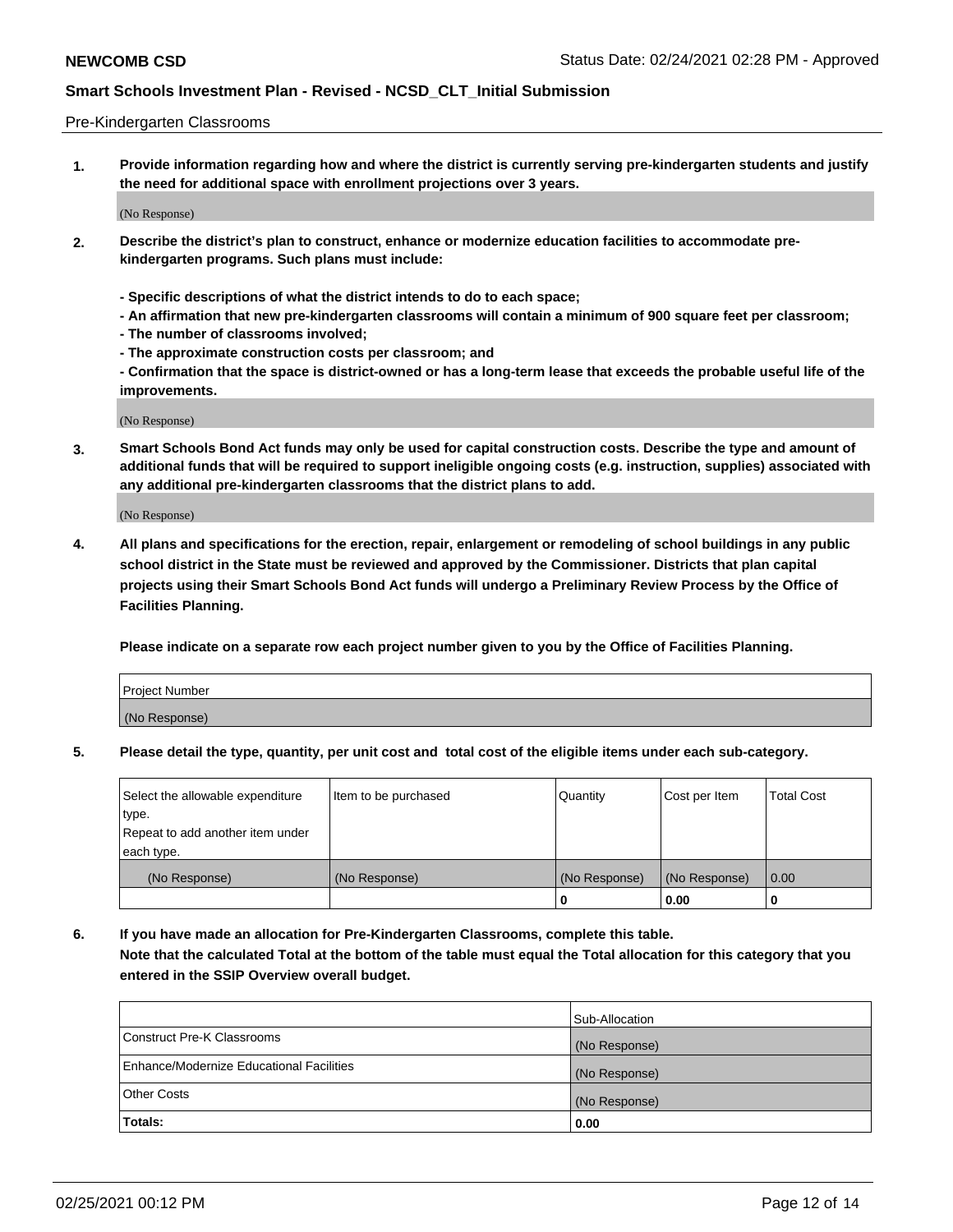Replace Transportable Classrooms

**1. Describe the district's plan to construct, enhance or modernize education facilities to provide high-quality instructional space by replacing transportable classrooms.**

(No Response)

**2. All plans and specifications for the erection, repair, enlargement or remodeling of school buildings in any public school district in the State must be reviewed and approved by the Commissioner. Districts that plan capital projects using their Smart Schools Bond Act funds will undergo a Preliminary Review Process by the Office of Facilities Planning.**

**Please indicate on a separate row each project number given to you by the Office of Facilities Planning.**

| Project Number |  |
|----------------|--|
|                |  |
|                |  |
|                |  |
|                |  |
| (No Response)  |  |
|                |  |
|                |  |
|                |  |

**3. For large projects that seek to blend Smart Schools Bond Act dollars with other funds, please note that Smart Schools Bond Act funds can be allocated on a pro rata basis depending on the number of new classrooms built that directly replace transportable classroom units.**

**If a district seeks to blend Smart Schools Bond Act dollars with other funds describe below what other funds are being used and what portion of the money will be Smart Schools Bond Act funds.**

(No Response)

**4. Please detail the type, quantity, per unit cost and total cost of the eligible items under each sub-category.**

| Select the allowable expenditure | Item to be purchased | Quantity      | Cost per Item | Total Cost |
|----------------------------------|----------------------|---------------|---------------|------------|
| ∣type.                           |                      |               |               |            |
| Repeat to add another item under |                      |               |               |            |
| each type.                       |                      |               |               |            |
| (No Response)                    | (No Response)        | (No Response) | (No Response) | 0.00       |
|                                  |                      | u             | 0.00          |            |

**5. If you have made an allocation for Replace Transportable Classrooms, complete this table. Note that the calculated Total at the bottom of the table must equal the Total allocation for this category that you entered in the SSIP Overview overall budget.**

|                                                | Sub-Allocation |
|------------------------------------------------|----------------|
| Construct New Instructional Space              | (No Response)  |
| Enhance/Modernize Existing Instructional Space | (No Response)  |
| <b>Other Costs</b>                             | (No Response)  |
| Totals:                                        | 0.00           |